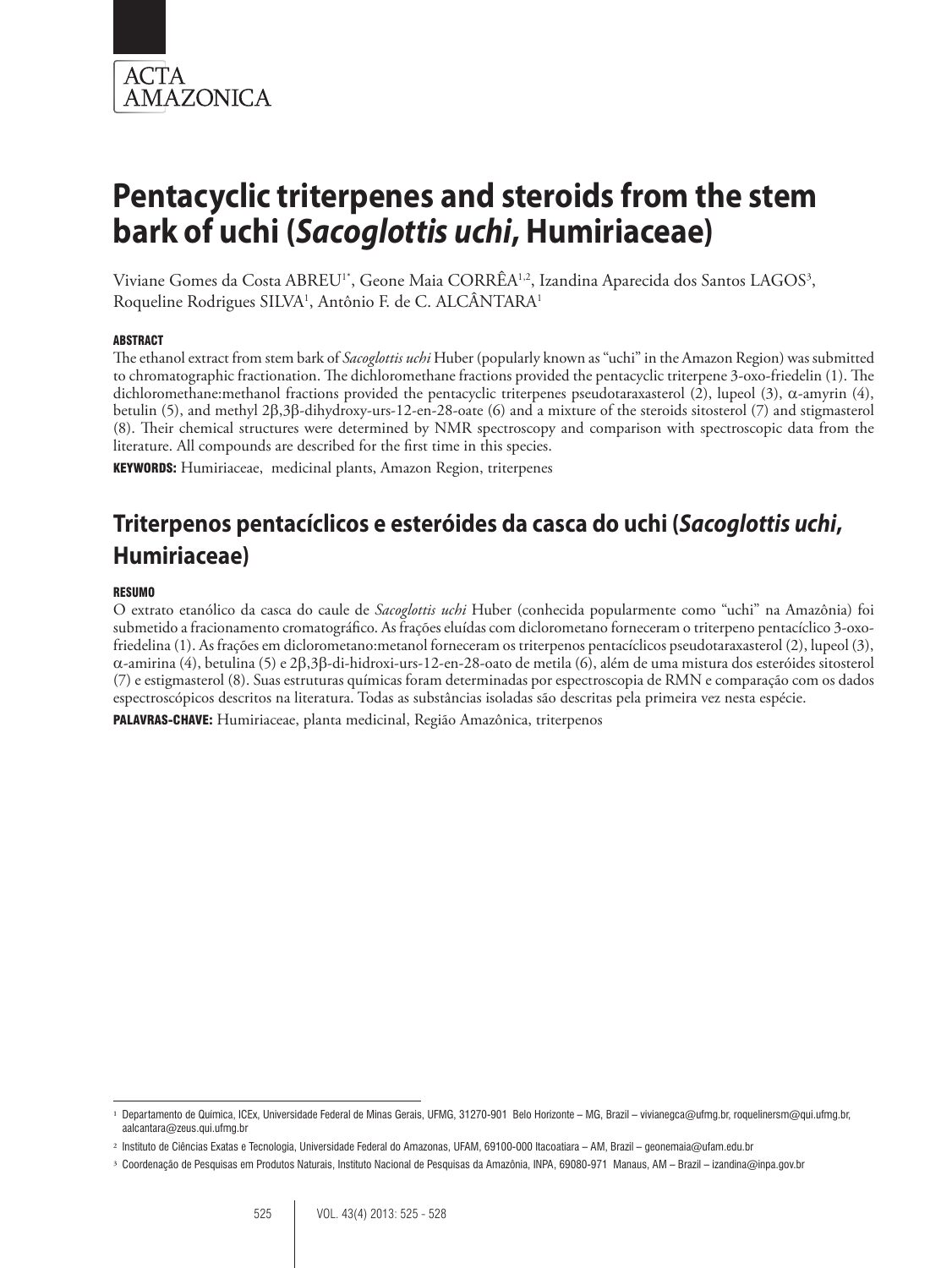

The genus *Sacoglottis* (Humiriaceae) is represented by nine species which are mostly found in the Americas as large trees in tropical regions or small scrubs in neotropical ones (Gentry, 1977). Only the species *S. gabonensis* is found in the Western of the Africa. The species *S. uchi* Huber [sin. *Endopleura uchi*] is found in highland of the Amazon Forest and is popularly known as "uchi", "uxi", "uxi-amarelo", "pururu", "uxi-liso", "uxi-ordinário" or "uchi-pucu" (Politi *et al*. 2010). The wood of this species is widely used in civil and naval constructions and the fruits are an important food in rural communities of the Amazon Region (Shanley *et al.* 2002). Moreover, the macerated bark is popularly used for the treatment of arthritis, diabetes, and inflammations (Magalhães *et al.* 2007).

The literature reports few chemical studies about *S. uchi*. The fruit pulp contains oleic acid and *trans*-β-carotene as majority components, besides other carotenoid compounds (Silva *et al.* 2009). Recently, we described the isolation of (+)-bergenin from the bark of this species (Abreu *et al.* 2008). Bergenin exhibits high antioxidant activity and is widely used by oriental folk medicine for the liver disease treatment (Takahashi *et al.* 2003).

The present work describes the isolation of other constituents from the bark of *S. uchi* (Figure 1). The pentacyclic triterpenes 3-oxo-friedelin (1), pseudotaraxasterol (2), lupeol (3), α-amyrin (4), betulin (5), and methyl  $2β,3β$ dihydroxy-urs-12-en-28-oate (6) and the mixture of the steroids sitosterol (7) and stigmasterol (8) were identified by IR and 1D and 2D NMR analyses. The compounds 1-8 were isolated for the first time in this species.

The stem barks of *S. uchi* were collected in February 2004 in the City of Manaus (State of Amazonas, Brazil). A voucher specimen of the plant was deposited in the herbarium of the Instituto Nacional de Pesquisas da Amazônia (INPA), under the code 82,627.

The stem barks were dried at room temperature and milled, giving 3.0 kg of powdered material. This material was submitted to extraction with ethanol at room temperature, providing the ethanol extract (EE; 11.83 g). The EE was submitted to column chromatography (CC) using silica gel as stationary phase and eluted with pure or mixtures of hexane, dichloromethane (DCM), and methanol. Chromatographic fractionation of EE was followed by thin layer chromatography (TLC) employing silica gel with fluorescence indicator  $F_{254}$ and monitored under UV light and iodine vapor, to give 74 fractions. The similar fractions were combined in groups based on TLC analysis.

The Group 1 (eluted with DCM) provided a white solid (1; 8.0 mg). The Group 2 (eluted with mixture of DCM/MeOH 10:1) provided a white solid (**2**; 11.0 mg). The Group 3 (eluted with mixture DCM/MeOH 3:1) provided a white crystalline solid (mixture of 3-6; 15.0 mg). The Group 4 (eluted with mixture DCM/MeOH 2:1) provided a white crystalline solid (mixture of 7-8; 13.0 mg).

The melting points (m.p.) were measured on a Mettler model FP62 apparatus. The IR spectra were recorded on the FT-IR Spectrometer Bomem-M102 and Perkin-Elmer Spectrum 2000 FTIR equipments, using KBr as support. The <sup>1</sup>H and <sup>13</sup>C NMR spectra were recorded on a Bruker DRX 400 – AVANCE equipment, with probes and inverse gradient of the operative field in 400.129 and 100.613 MHz, respectively. Samples (8.0-15.0 mg) were dissolved in 0.75 mL of  $CDCI<sub>3</sub>$ and transferred to a tube 5 mm. TMS was used as internal reference for NMR chemical shifts ( $\delta_H$  = 0.00), scale in ppm and coupling constants (*J*) in Hertz. The experiments were performed using pulse sequences and programs provided by the manufacturer. The 1D NMR ( $^1$ H and  $^13$ C NMR) data were acquired under normal conditions, using a direct detection 5 mm probe  $\rm ^1H/^{13}C$  double.



**Figure 1 -** Chemical structure of the pentacyclic triterpenes (1 to 6) and steroids (7 and 8) isolated from *Sacoglottis uchi*.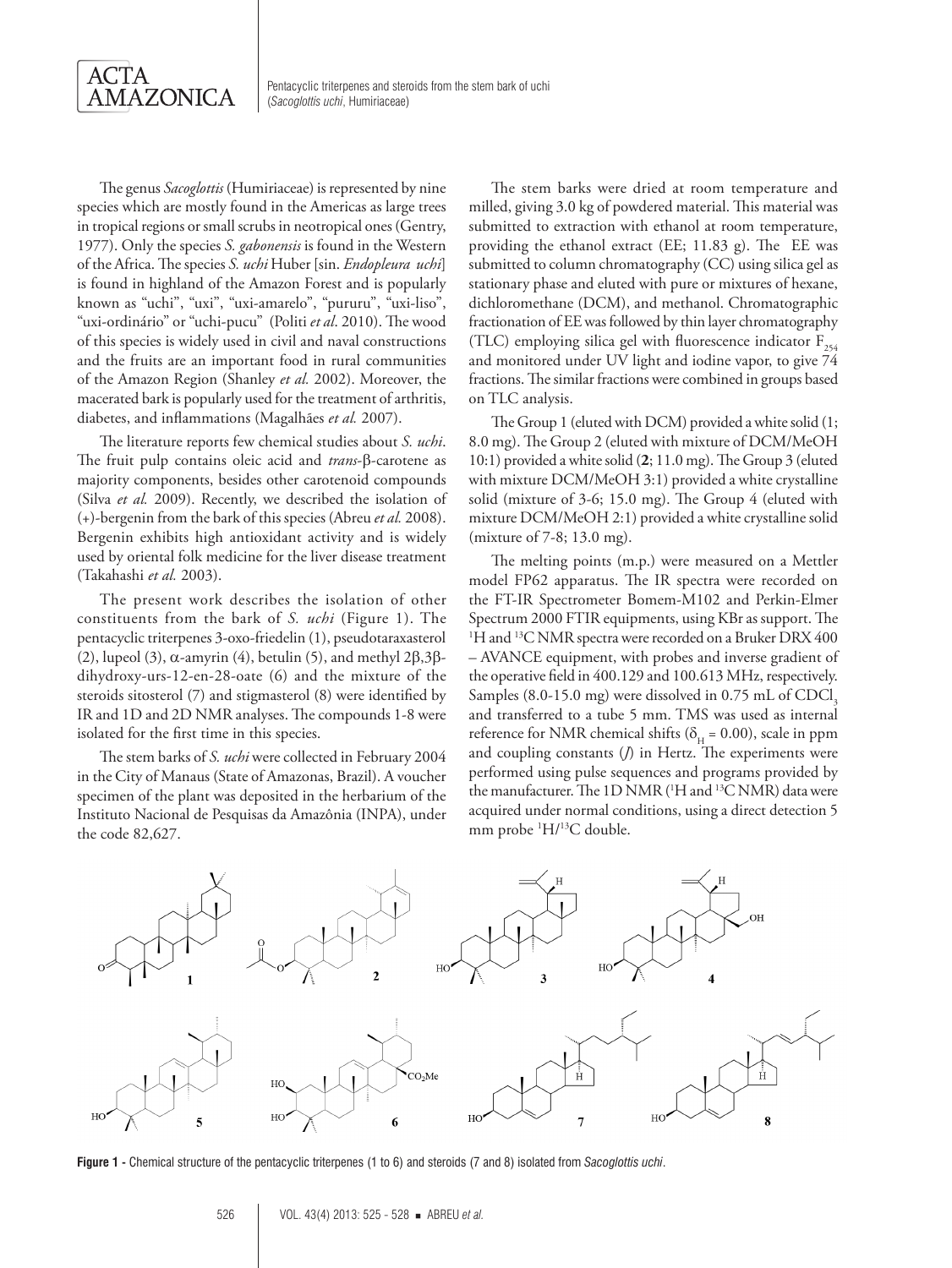

The IR data of 1 (m.p. 262-264  $^{\circ}$ C) show an intense absorption at 1730 cm-1 which was attributed to C=O stretch of ketones. The 1H NMR spectrum of **1** shows several overlapped signals in the characteristic region of aliphatic hydrogen atoms. 1H NMR (400 MHz; CDCl<sub>3</sub>, ppm):  $\delta$ <sub>H</sub> 2.36–1.22 (overlapping signals), 1.25 (*s*, CH<sub>3</sub>), 1.18 (*s*, CH<sub>3</sub>), 1.05 (*s*, CH<sub>3</sub>), 1.01 (*s*, CH<sub>3</sub>), 0.95 (*s*, CH<sub>3</sub>), 0.89 (*s*, CH<sub>3</sub>), 0.84  $(s, CH_3)$ , and 0.73  $(s, CH_3)$ . The 13C NMR spectrum shows a signal at  $\delta_c$  213.2 (assigned to a carbonyl carbon of ketone) and other signals which are characteristic of saturated carbon atoms. The 13C NMR data of **1** (Table 1) are in agreement with the corresponding data of the triterpene friedelin (Abreu *et al.* 2011).

Friedelin has been isolated from many vegetal species, such as roots of *Vismia laurentii* (Nguemeving *et al.* 2006) and leaves of *Maytenus salicifolia* (Miranda *et al.* 2006). Friedelin shows cytotoxicity against the human tumor cell lines (Mossi *et al.* 2004) and gastric antiulcerogenic and leishmanicidal activities (Surendra and Corey 2009; (Santos-Torres *et al.* 2004)

The 1H NMR spectrum of 2 shows a large signal at  $\delta_{\rm H}$  5.26 (*d, J* = 6.2 Hz) which is characteristic of alkenyl hydrogen. The signal at  $\delta_{\rm H}$  3.21 (*dd*, *J* = 10.0 and 5.6 Hz) was attributed to carbinolic hydrogen. The 13C NMR spectrum shows signals at  $\delta_c$  140.1 and 119.7 which are attributed to alkenyl carbon atoms. The  $^{13}$ C NMR data of 2 (Table 1) are in agreement with the correspondent data of the triterpene pseudotaraxasterol (Abreu *et al.* 2011). This compound exhibits antimicrobial activity against *Escherichia coli* and *Bacilus subtilis* (Xie *et al.* 2005) and are described for the first time in the genus *Sacoglottis*.

The 13C NMR spectrum of Group 3 shows signals attributed to olefinic carbon atoms of triterpenes with lup-20(29)-ene-type skeleton (3:  $\delta_c$  150.9 and 109.3; 4:  $\delta_c$  150.7 and 109.7) and urs-12-ene-type skeleton (5:  $\delta_c$  124.5 and 139.9; 6:  $\delta_c$  126.9 and 138.3), as shown in Table 1. The signals at  $\delta$ <sub>C</sub> 78.9 and 79.1 are attributed to carbinol carbon atoms. The 13C NMR data of 3 to 6 (Table 1) are in agreement with the corresponding data of the triterpenes lupeol, betulin, α-amyrin, and methyl 2β,3β-dihydroxy-urs-12-en-28-oate, respectively (Abreu *et al.* 2011).

Lupeol exhibits anti-inflammatory and antitumor activities (Geetha and Varalakshmi 1998). The compound α-amyrin exhibits anti-inflammatory (Hasmeda *et al.* 1999), insecticide, and anti-arthritic activities (Kweifio-Okai 1991). Betulin exhibits antitumor and antiviral activities (Mullaer *et al.* 2009; Bori *et al.* 2012).

The IR data of the Group 4 show weak absorptions between 1680 and 1650 cm<sup>-1</sup> which are attributed to C=C stretchs. The absorptions at 1410 and 1185 cm<sup>-1</sup> are attributed to the angular deformation of methyl groups and C-O stretch,

**Table 1 -** 13C NMR data of the pentacyclic triterpenes isolated from *Sacoglottis uchi*

| Carbon   | Compound |                |       |       |       |       |
|----------|----------|----------------|-------|-------|-------|-------|
|          | 1        | $\overline{c}$ | 3     | 4     | 5     | 6     |
| $C-1$    | 22.3     | 39.0           | 38.7  | 38.8  | 38.7  | 44.9  |
| $C-2$    | 41.2     | 27.6           | 27.4  | 27.2  | 27.2  | 71.9  |
| $C-3$    | 213.2    | 79.2           | 79.1  | 79.1  | 79.1  | 79.1  |
| $C-4$    | 58.2     | 39.1           | 38.9  | 38.9  | 38.9  | 38.1  |
| $C-5$    | 42.1     | 55.5           | 55.2  | 55.3  | 55.2  | 55.0  |
| $C-6$    | 41.2     | 18.5           | 18.4  | 18.4  | 18.4  | 18.0  |
| $C-7$    | 18.2     | 34.6           | 34.3  | 34.3  | 33.9  | 33.0  |
| $C-8$    | 53.0     | 41.3           | 40.0  | 40.0  | 40.0  | 39.6  |
| $C-9$    | 37.4     | 50.6           | 50.2  | 50.5  | 47.8  | 47.8  |
| $C-10$   | 59.4     | 37.3           | 37.3  | 37.3  | 37.2  | 46.9  |
| $C - 11$ | 35.6     | 21.8           | 21.1  | 21.6  | 23.1  | 23.4  |
| $C-12$   | 30.4     | 27.9           | 25.2  | 25.2  | 124.5 | 126.9 |
| $C-13$   | 39.6     | 39.4           | 38.1  | 37.3  | 139.9 | 138.3 |
| $C-14$   | 38.2     | 42.4           | 42.3  | 42.3  | 42.3  | 42.2  |
| $C-15$   | 32.4     | 27.3           | 27.5  | 27.2  | 28.0  | 27.9  |
| $C-16$   | 35.9     | 36.9           | 35.6  | 29.2  | 26.7  | 24.3  |
| $C-17$   | 29.9     | 34.7           | 43.1  | 47.8  | 33.9  | 48.4  |
| $C-18$   | 42.7     | 48.9           | 48.4  | 48.8  | 59.1  | 53.0  |
| $C-19$   | 35.3     | 36.5           | 48.0  | 47.8  | 39.6  | 39.1  |
| $C-20$   | 28.1     | 140.1          | 151.0 | 150.6 | 39.6  | 38.9  |
| $C-21$   | 32.7     | 119.1          | 29.7  | 29.8  | 31.5  | 30.7  |
| $C-22$   | 39.2     | 42.5           | 40.0  | 33.9  | 41.5  | 36.2  |
| $C-23$   | 6.8      | 28.2           | 28.0  | 28.0  | 28.0  | 29.8  |
| $C-24$   | 14.6     | 15.6           | 15.4  | 15.4  | 16.0  | 17.4  |
| $C-25$   | 17.9     | 16.5           | 16.1  | 16.1  | 16.0  | 16.1  |
| $C-26$   | 20.2     | 16.3           | 16.0  | 16.0  | 16.8  | 16.9  |
| $C-27$   | 18.6     | 15.0           | 14.2  | 14.6  | 23.1  | 23.1  |
| $C-28$   | 32.0     | 17.9           | 18.0  | 60.4  | 28.0  | 178.7 |
| $C-29$   | 35.0     | 22.8           | 109.3 | 109.7 | 17.5  | 17.0  |
| $C - 30$ | 31.7     | 21.8           | 19.4  | 19.1  | 21.1  | 21.1  |

respectively. The <sup>1</sup>H NMR spectrum shows signals at  $\delta_{\rm H}$ 5.35 (*d, J* = 4.4 Hz) and  $\delta$ <sub>H</sub> 5.21–4.94 attributed to alkenyl hydrogen atoms. The signal at  $\delta_H$  3.70–3.45 is characteristic of carbinol hydrogen atom. The 13C NMR spectrum shows intense signals at  $\delta_c$  140.7 and 121.7 and less intense ones at  $\delta_c$  138.4 and 129.3 attributed to alkenyl carbon atoms, indicating that Group 4 is a mixture of two compounds with different proportions: sitosterol (**7**) and stigmasterol (8) (Costa *et al.* 2008). The integration of the 'H NMR signals at  $\delta_{\rm H}$  5.35 (assigned to H-6 of the sitosterol and stigmasterol) and  $\delta_{\rm H}$ 5.21–4.94 (assigned to H-22 and H-23 of the stigmasterol) indicates a ratio of 75.5% stigmasterol and 24.5% sitosterol. Both the steroids are described for the first time in the genus *Sacoglottis*.

Stigmasterol inhibits cholesterol biosynthesis via inhibition of sterol Δ24-reductase in human Caco-2 and HL-60 cell lines (Batta *et al.* 2006). Various action mechanisms of the sitosterol have been proposed, including anti-inflammatory effects,